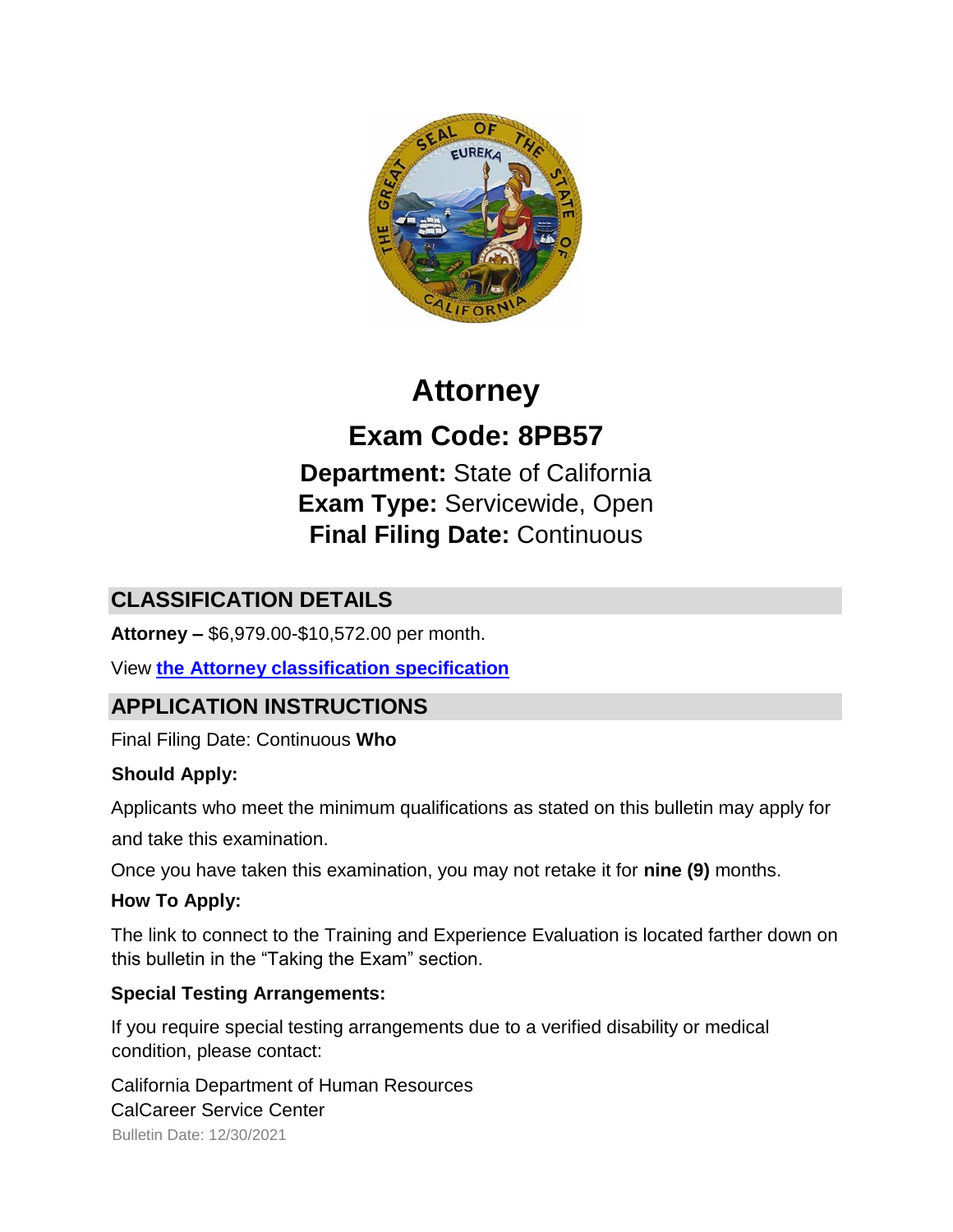1810 16<sup>th</sup> Street Sacramento, CA 95814

Phone: (866) 844-8671 Email: CalCareer@CalHR.CA.GOV

California Relay Service: 7-1-1 (TTY and voice)

TTY is a Telecommunications Device for the Deaf, and is reachable only from phones equipped with a TTY Device

## **MINIMUM QUALIFICATIONS**

All applicants must meet the education and/or experience requirements as stated on this exam bulletin to be accepted into the examination. Part-time or full-time jobs, regardless of whether paid or volunteer positions, and inside or outside California state service will count toward experience.

#### **Attorney**

Membership in The California State Bar. (Applicants who are not members of The California State Bar but who are eligible to take the California State Bar examination or are in their final year of law school will be admitted to the examination, but will not be considered eligible for appointment until they are admitted to The State Bar.)

## **POSITION DESCRIPTION**

#### **Attorney**

This is a recruitment and developmental class for persons qualified to practice law in the State of California. Attorneys assigned to Range A perform the least difficult professional legal work of their department. Based upon the appropriate Alternate Range Criteria, attorneys advance to Range B, C, and D and are assigned progressively more difficult professional legal work as their competence increases. Attorneys assigned to Range D independently perform professional legal work of average difficulty.

## **EXAMINATION SCOPE**

This examination consists of the following components:

**Training and Experience Evaluation –** Weighted 100% of the final score.

The examination will consists solely of a **Training and Experience Evaluation.** To obtain a position on the eligible list, a minimum score of 70% must be received. Applicants will receive their score upon completion of the Training and Experience Evaluation process.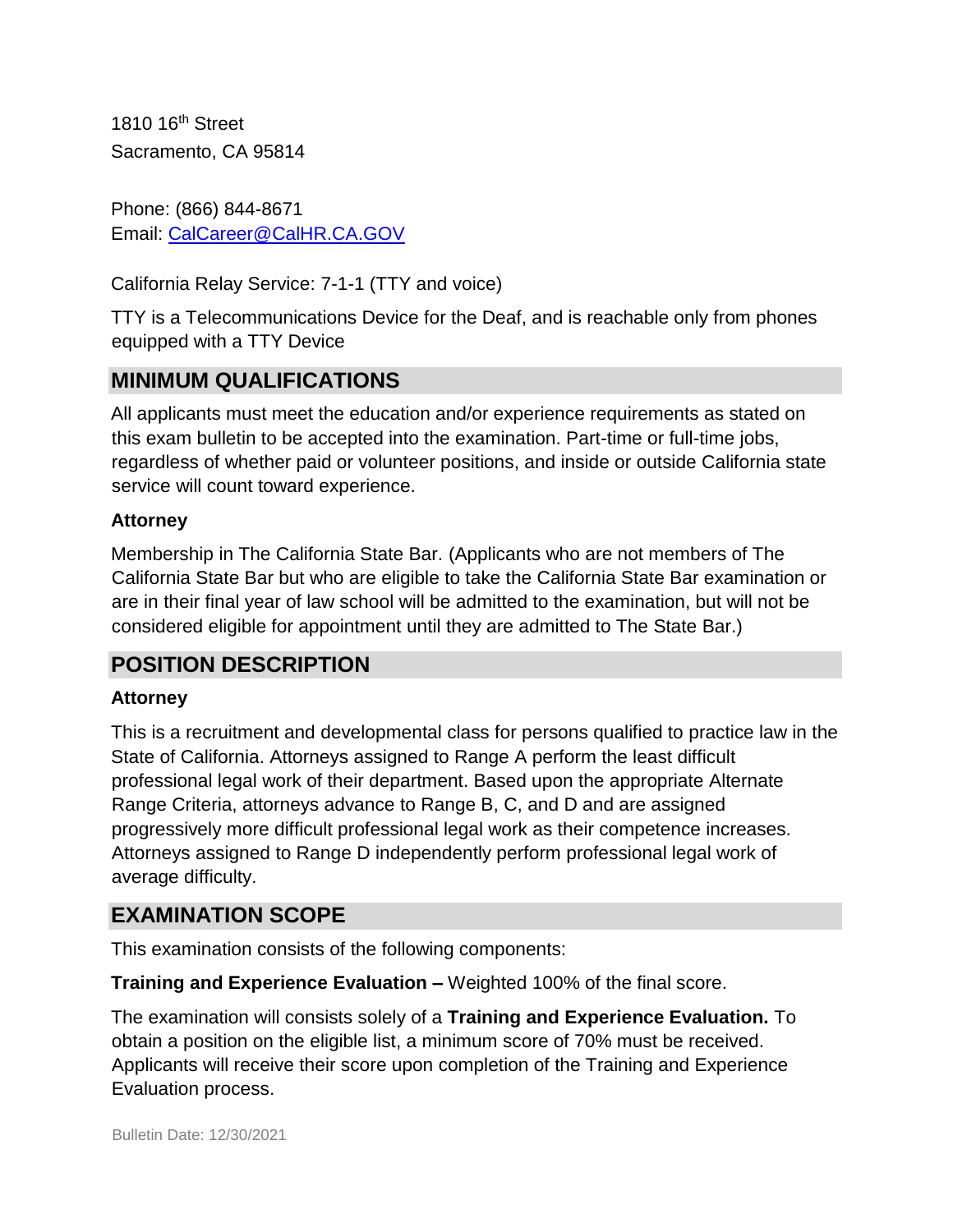In addition to evaluating applicants' relative knowledge, skills, and ability, as demonstrated by quality and breadth of education and/or experience, emphasis in each exam component will be measuring competitively, relative job demands, each applicant's:

#### **Knowledge and Abilities**

There are distinct increases in the complexity of knowledge and abilities, and the scope of work and effect on programs and services provided and performed as incumbents proceed through this classification series. Incumbents are expected to use the increasing knowledge, abilities, and experiences to perform increasingly difficult and complex legal duties effectively.

Knowledge of: Legal research methods and performing research; legal principles and their application; scope and character of California statutory law and of the provisions of the California Constitution; principles of administrative and constitutional law; trial and hearing procedure; and rules of evidence; court procedures; administrative law and the conduct of proceedings before administrative bodies; legal terms and forms in common use; statutory and case law literature and authorities; and provisions of laws and Government Code sections administered or enforced.

Ability to: Research; analyze, appraise, and apply legal principles, facts, and precedents to legal problems; analyze situations accurately and adopt an effective course of action; prepare and present statements of fact, law, and argument clearly and logically in written and oral form; prepare correspondence involving the explanation of legal matters; draft opinions, pleadings, rulings, regulations, and legislation; negotiate effectively and conduct crucial litigation; work cooperatively with a variety of individuals, organizations and maintain the confidence and respect of others; and work effectively under pressure.

# **ELIGIBLE LIST INFORMATION**

A servicewide, open eligible list for the **Attorney** classification will be established for the

State of California (all State of California departments, statewide).

The names of successful competitors will be merged onto the eligible list in order of final score regardless of exam date. Eligibility expires **twelve (12) months** after it is established. Applicants must then retake the examination to reestablish eligibility. Veterans' Preference will be granted for this examination. In accordance with Government Codes 18973.1 and 18973.5, whenever any veteran, or widow or widower of a veteran achieves a passing score on an open examination, he or she shall be ranked in the top rank of the resulting eligible list.

Veterans status is verified by the California Department of Human Resources (CalHR).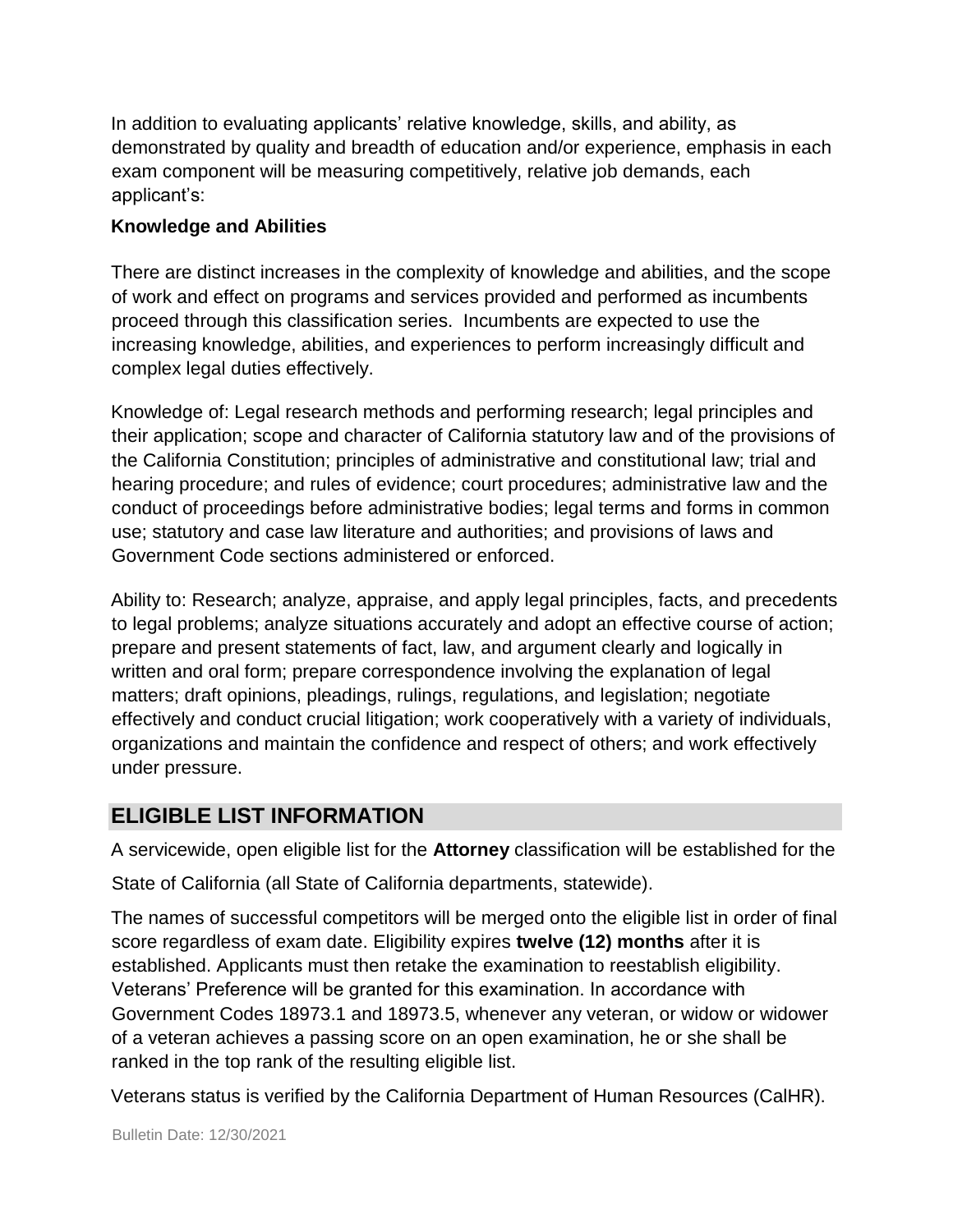Information on this program and the [Veterans' Preference Application](https://www.jobs.ca.gov/CalHRPublic/Landing/Jobs/VeteransInformation.aspx) (Std. Form 1093) is available online. Additional information on veteran benefits is available at the Department of Veterans Affairs.

Career Credits will not be added to the final score for this exam, because it does not meet the requirements to qualify for Career Credits.

# **EXAMINATION INFORMATION**

**[Preview of the Attorney Training and Experience Evaluation](https://jobs.ca.gov/jobsgen/8PB57a.pdf)**

## **PREPARING FOR THE EXAMINATION**

Here is a list of suggested resources to have available prior to taking the exam.

**Employment History:** Employment dates, job titles, organization names and addresses, names of supervisors or persons who can verify your job responsibilities, and phone numbers of persons listed above.

**Education:** School names and addresses, degrees earned, dates attended, courses taken (verifiable on a transcript), persons or office who can verify education, and phone numbers of persons or offices listed above.

**Training:** Class titles, certifications received, names of persons who can verify your training, and phone numbers of persons listed above.

# **TAKING THE EXAMINATION**

Take [the Attorney examination](https://exams.spb.ca.gov/exams/sc/index.cfm)

## **TESTING DEPARTMENTS**

State of California (all State of California departments)

## **CONTACT INFORMATION**

California Department of Human Resources CalCareer Service Center 1810 16th Street Sacramento, CA 95814 Phone: (866) 844-8671 Email: CalCareer@CalHR.CA.GOV

California Relay Service: 7-1-1 (TTY and voice)

TTY is a Telecommunications Device for the Deaf, and is reachable only from phones equipped with a TTY Device.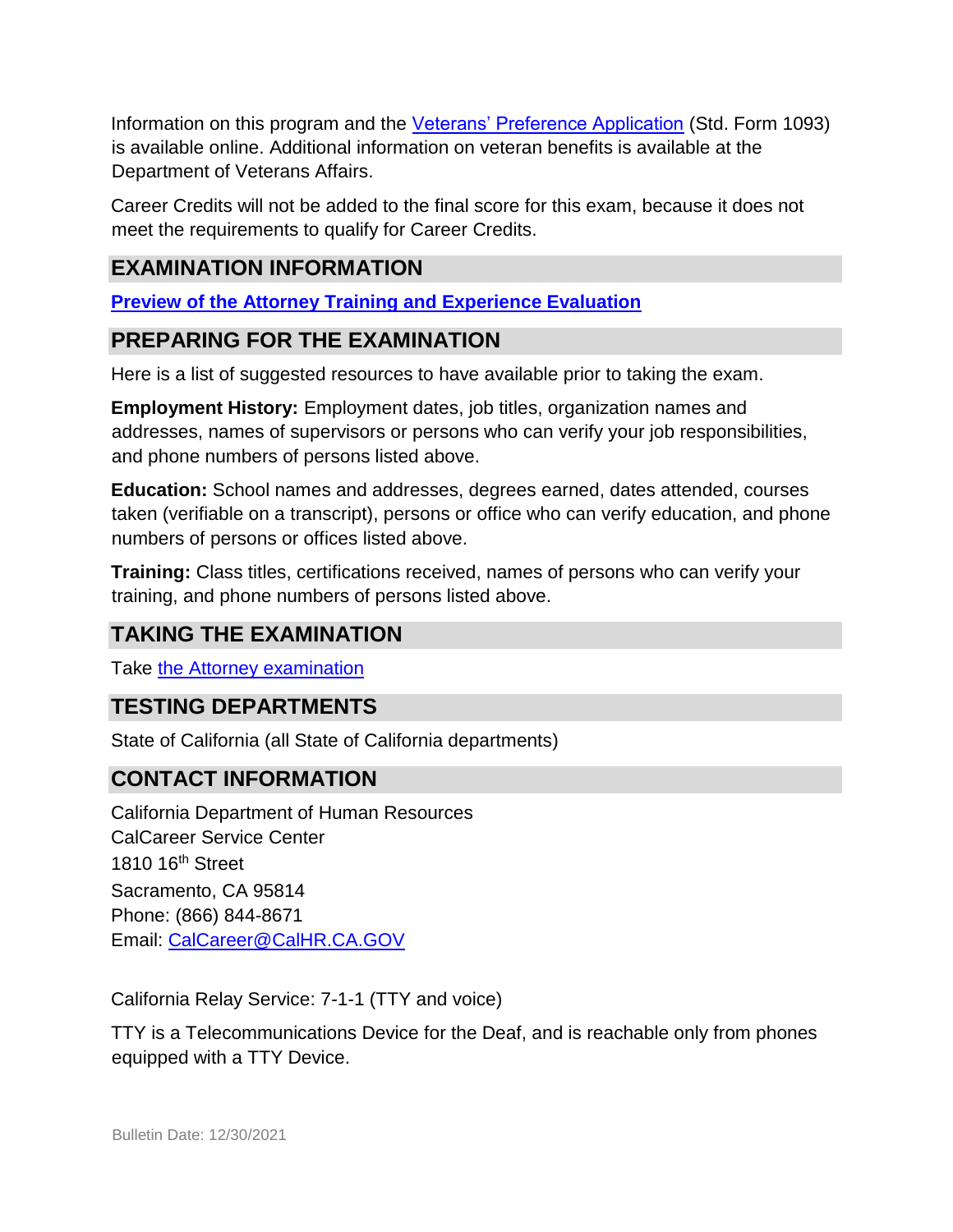# **EQUAL OPPORTUNITY EMPLOYER**

The State of California is an equal opportunity employer to all, regardless of age, ancestry, color, disability (mental and physical), exercising the right of family care and medical leave, gender, gender expression, gender identity, genetic information, marital status, medical condition, military or veteran status, national origin, political affiliation, race, religious creed, sex (includes pregnancy, childbirth, breastfeeding, and related medical conditions), and sexual orientation.

# **DRUG-FREE STATEMENT**

It is an objective of the State of California to achieve a drug-free State work place. Any applicant for State employment will be expected to behave in accordance with this objective, because the use of illegal drugs is inconsistent with the law of the State, the rules governing civil service, and the special trust placed in public servants.

# **GENERAL INFORMATION**

Examination and/or Employment Application (STD 678) forms are available at the California Department of Human Resources, local offices of the Employment Development Department, and through your **[CalCareer Account.](http://www.jobs.ca.gov/)**

If you meet the requirements stated on this examination bulletin, you may take this examination, which is competitive. Possession of the entrance requirements does not assure a place on the eligible list. Your performance in the examination described in this bulletin will be rated against a predetermined job-related rating, and all applicants who pass will be ranked according to their score.

The California Department of Human Resources (CalHR) reserves the right to revise the examination plan to better meet the needs of the service, if the circumstances under which this examination was planned change. Such revision will be in accordance with civil service laws and rules and all applicants will be notified.

General Qualifications: Applicants must possess essential personal qualifications including integrity, initiative, dependability, good judgement, the ability to work cooperatively with others, and a state of health consistent with the ability to perform the assigned duties of the class. A medical examination may be required. In open examinations, investigation may be made of employment records and personal history and fingerprinting may be required.

Eligible Lists: Eligible lists established by competitive examination, regardless of date, must be used in the following order: 1) sub-divisional promotional, 2) departmental promotional, 3) multi-departmental promotional, 4) servicewide promotional, 5) departmental open, 6) open. When there are two lists of the same kind, the older must be used first. Eligible lists will expire in one to four years unless otherwise stated on the bulletin.